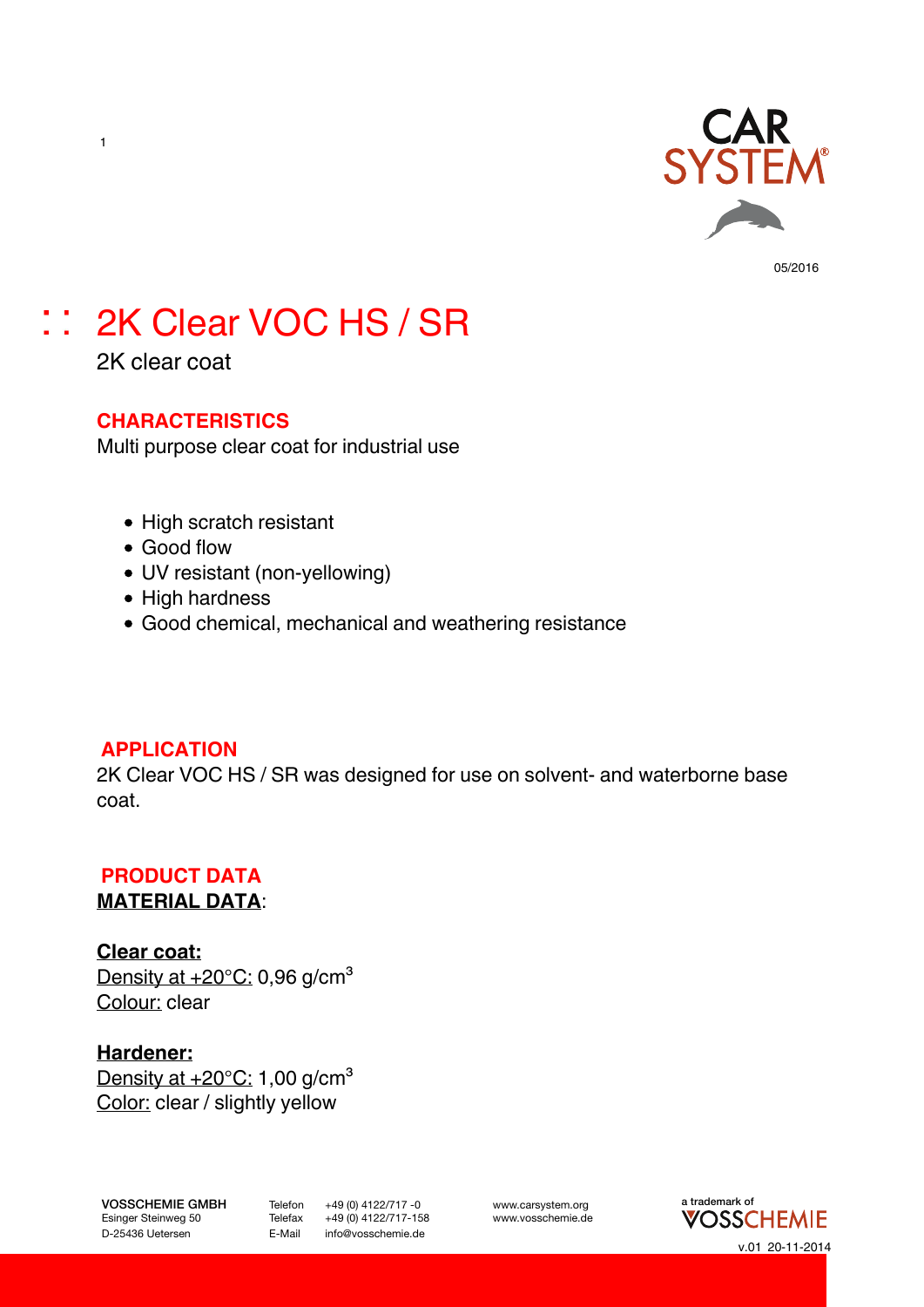

**Note:** Possible light coloration of the hardener doesn't affect the shade of the finishing coat.

**V.O.C. content:** 2004 / 42 / IIB (e)(840) < 840

#### **HANDLING**

**Surface:**

The surface must be clean, dry and grease free.

#### **Mixing ratio:** 2:1

#### **Mixing ratio by volume:**

Clear (A) 100 vol. Hardener (B) 50 vol.

#### **Mixing ratio by weight:**

Clear (A) 96g Hardener (B) 50g fast, standard and slow.

It is strongly recommended to work within the complete system. Drying and adhesion problems can not be excluded with use of thinning and hardening material of external systems.

#### **Pot life at 20°C:**

Hardener fast: 1.5 hours at 20°C Hardener standard: 2 hours Hardener slow: 2 hours at 20°C

**Spray Viscosity:** Ford cup 4mm: 15 - 17 sec. at 20°C **Gun Application:** Gravity spray gun **Nozzle diameter:** 1,3 mm **Air pressure (bar):** Air pressure as recommended by the spray gun manufacturer.

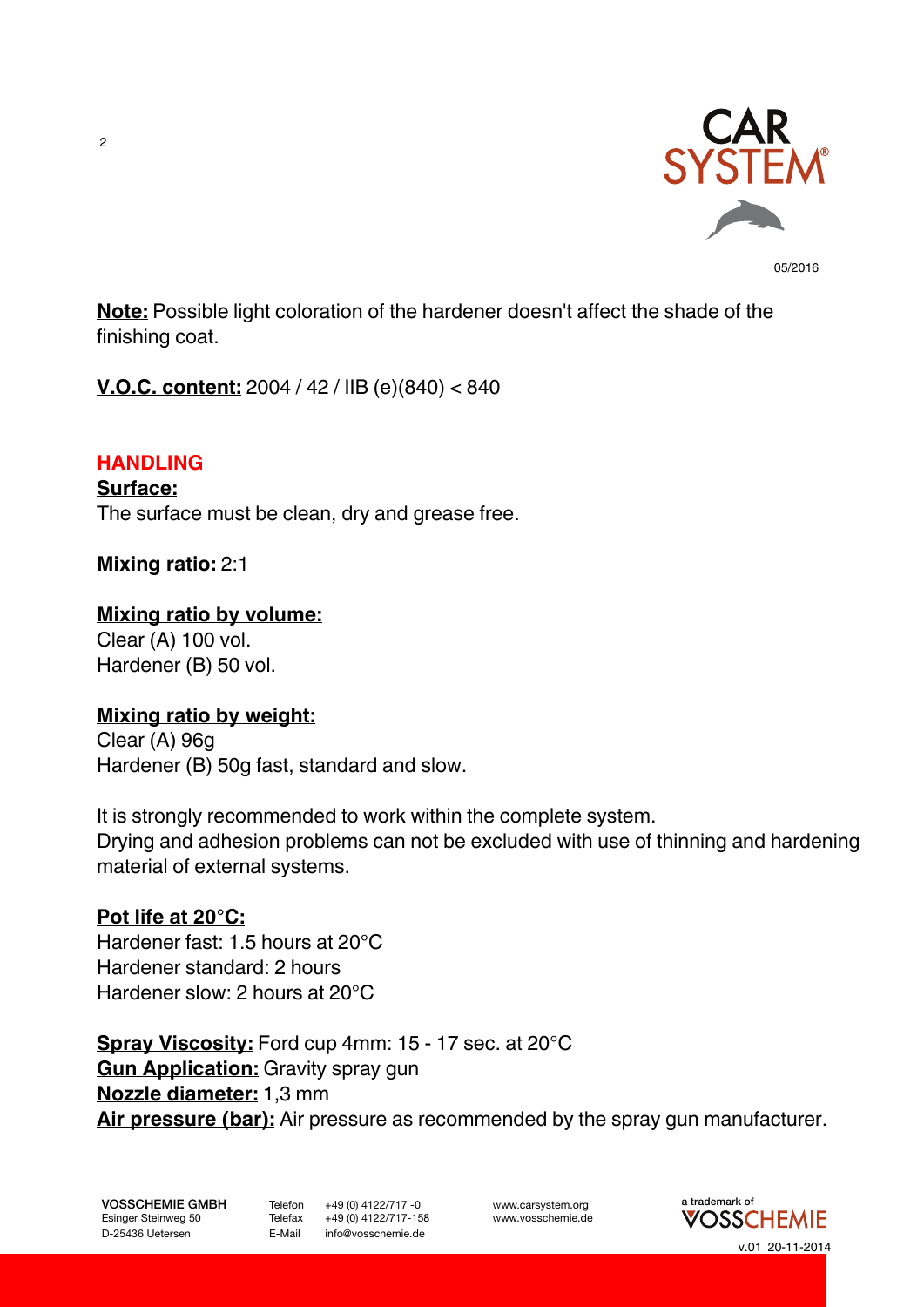

### **Application:**

2 normal coats

#### **Flash off time between the applications at +20°C:**

Hardener fast or standard: 7 minutes Hardener slow: minutes: 10 minutes

#### **Total thickness of layer (dried):** 50 – 55 µm

#### **Drying at 60°C**

Hardener fast: 20 minutes Hardener standard: 30 minutes Hardener slow: 40 minutes

#### **Dry through at 20°C**

Hardener fast: 4 - 5 hours Hardener standard: 6 - 7 hours Hardener slow: 8 - 9 hours

#### **Polishing at 20°C:**

Hardener fast: 8 - 9 hours Hardener standard: 10 - 11 hours Hardener slow: 11 - 12 hours

#### **Total hardness at 20°C:**

Hardener fast: 5 - 7 days Hardener standard: 5 - 7 days Hardener slow: 5 - 7 days

#### **Hardening time infrared short and medium wave:**

Hardener fast: 8 minutes Hardener standard: 10 minutes Hardener slow: 12 minutes